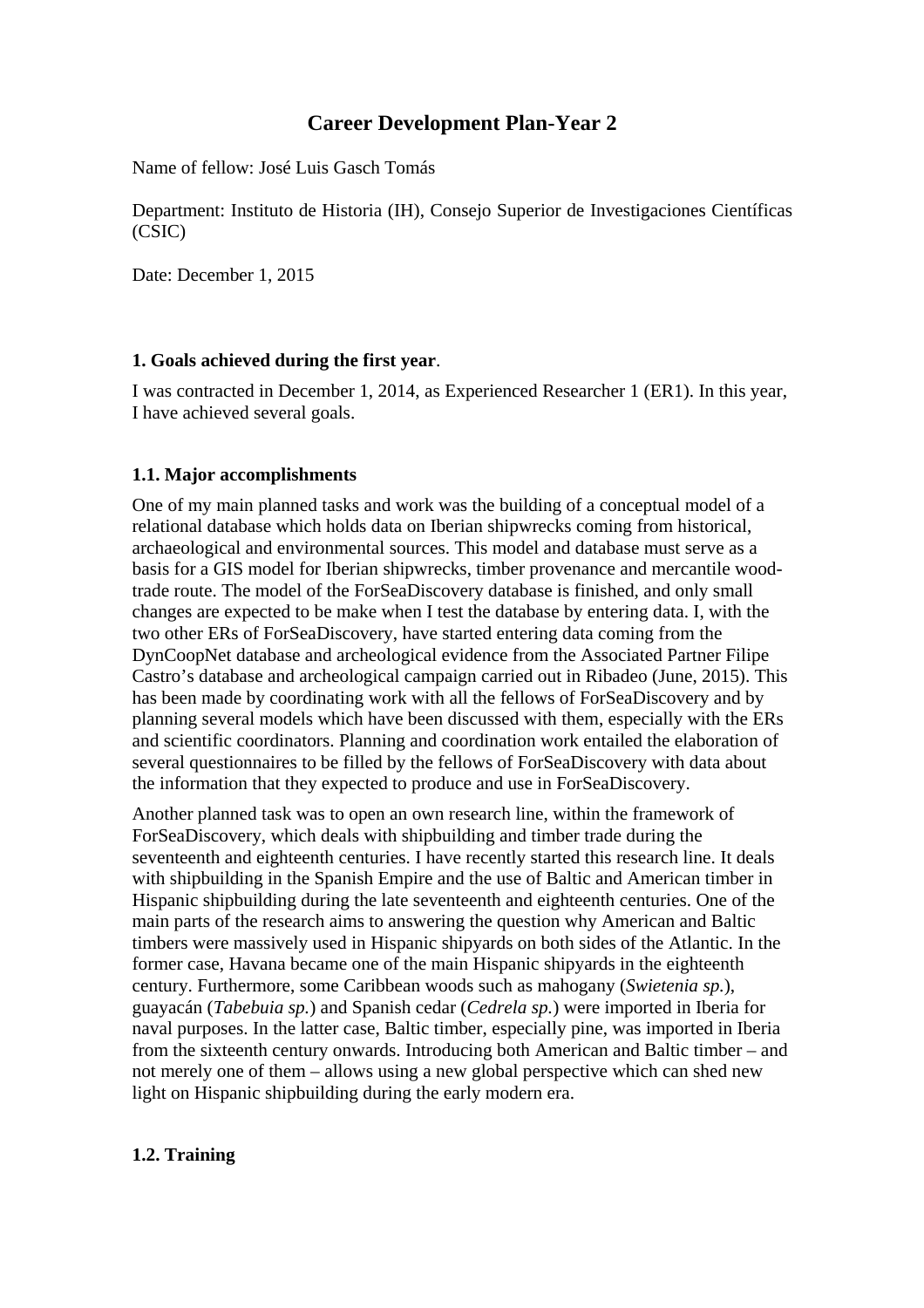- Intensive Training Course: "History of Wooden Shipbuilding & Books and treatises on Shipbuilding", CSIC (Madrid, Spain), 14/01/2015-16/01/2015.
- Intensive Training Course: "Historiography and Archive Research", University of Groningen (The Netherlands), 06/05/2015-08/05/2015.
- Intensive Training Course: "Application of Geographical Information System (GIS) to Maritime History and Archaeology", CSIC (Madrid, Spain), 13/10/2015-16/10/2015.

I have trained my skills in database management by modeling a database for ForSeaDiscovery with ER2 and ER3 and coordinating work regarding the production of data for the database with the fellows of Work packages 1 and 2. Furthermore, I have trained my skills in GIS management by working with ArcGIS in CSIC and in Southampton during my secondment with Maritime Archaeology Trust (see below).

# **1.3. Conferences**

- Attended the conference *La Economía política de los imperios. Una visión global sobre la introducción e impacto de nuevos productos*, organized by Universidad Pablo de Olavide and la Escuela de Estudios Hispano-Americanos, Seville (Spain), 15/12/2014-16/12/2014. In the conference I presented the paper "El consumo de artículos orientales en México y Sevilla durante la época moderna".
- Attended International Conference *Connected Oceans 2015 New Avenues of Research in Maritime and Oceans History*, University of Porto (Portugal), 08/06/2015-12/06/2015. In the conference I presented the paper, with Koldo Trápaga and Ana Rita Trindade, "The ForSEADiscovery project".
- Attended *International Symposium on Boat and Ship Archaeology. Baltic and Beyond (ISBSA14)*, organized by National Maritime Museum in Gdansk (Poland), 21/09/2015-25/09/2015. In the conference I presented, with Ana Crespo Solana and María José García-Rodríguez, the poster "Development of a GIS for Iberian ships in the Age of Discovery in ForSeaDisvoery project".
- Attended International Conference *Cultura Marítima en México: espacios marítimos y proyecciones culturales*, organized by Instituto Nacional de Antropología e Historia (INAH) in Campeche (Mexico), 22/10/2015- 23/10/2015.
- Public lecture "Bosques flotantes para los imperios ibéricos: Ecología y Globalización en la Edad Moderna", organized by Instituto Nacional de Antropología e Historia (INAH) Templo Mayor ("Main Temple") of Mexico City (Mexico), 27/10/2015.

Participation in these conferences, alongside my secondment (see below), have been the main way to networking with colleagues with work on my scientific field.

### **1.4. Teaching**

- Lecture on "The GIS-Oriented ForSeaDiscovery database design" (1.5 hours) in the Intensive Training Course "Historiography and Archive Research", University of Groningen (The Netherlands), 08/05/2015.
- Guest chair to coordinate the debate "Fellow meeting and plenary discussion" (1.5 hours) in the Intensive Training Course "Historiography and Archive Research", University of Groningen (The Netherlands), 08/05/2015.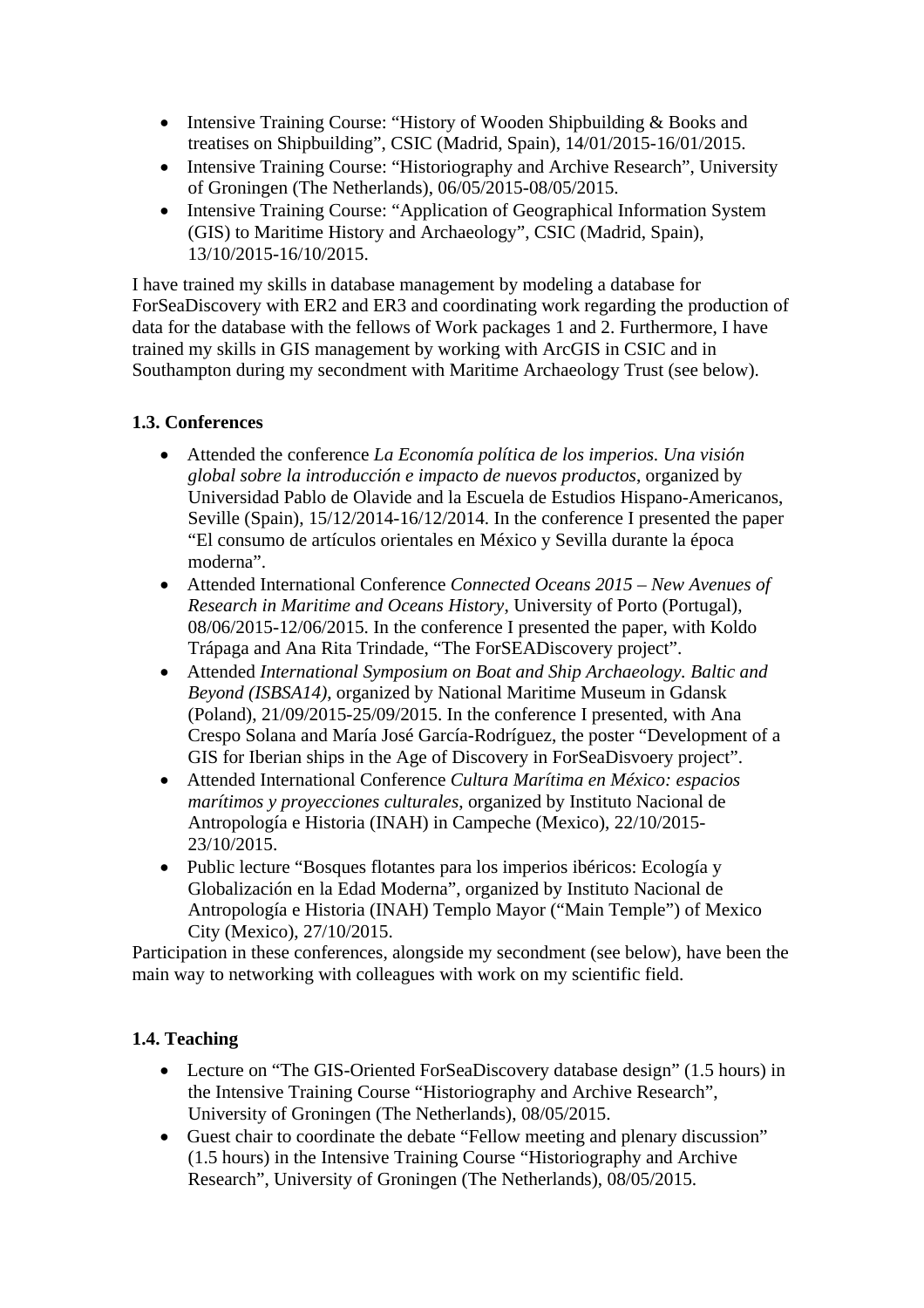- Lecture on "Practical lessons Database and GIS" (1.5 hours) in the Intensive Training Course: "Application of Geographical Information System (GIS) to Maritime History and Archaeology", CSIC (Madrid, Spain), 16/010/2015.
- Lecture, with Sara Rich and Peter Groenendijk, on "Dissemination of the Underwater Cultural Heritage" (2 hours) in the Intensive Training Course: "Application of Geographical Information System (GIS) to Maritime History and Archaeology", CSIC (Madrid, Spain), 16/010/2015.

# **1.5. Secondments**

Research secondment with Maritime Archaeology Limited in collaboration with the Maritime Archaeology Trust and the University of Southampton at in Southampton, UK. During my secondment I developed of research activities within the framework of ForSeaDiscovery and improved my skills in database management and GIS.

# **1.6. Work in archives**

- Work in *Archivo General Militar of Madrid* (General Military Archive of Madrid) and *Archivo del Museo Naval de Madrid* (Archive of the Naval Museum of Madrid) to compile primary sources and information on shipbuilding and management of forests during the early modern era. Work has been developed in the spring of 2015.
- Work in the *Archivo Municipal de Ribadeo* (Municipal Archive of Ribadeo, Spain) and *Archivo Municipal de Mondoñedo* (Municipal Aarchive of Mondoñedo, Spain) to compile information about the galleon of Ribadeo, which is one of the shipwrecks sampled by ForSeaDiscovery during the archaeological campaign of June, 2015. I developed archival work during the archaeological campaign.
- Work in the *Archivo General de Simancas* (General Archive of Simancas) to compile primary sources and information on shipbuilding and the galleon of Ribadeo. Work has been developed during a week, November, 2015.

### **1.7. Dissemination**

- Article which was accepted in a journal before my contract with ForSeaDiscovery but has been recently published: José L. Gasch-Tomás: "Transport costs and prices of Chinese silk in the Spanish empire, c. 1571- 1650", *Revista de Historia Industrial*, 60, 2015, pp. 15-47. Impact index (JCR-Social Sciences Citation Index): 0.167.
- Academic book manuscript under review in *Cambridge University Press*.
- One article in peer review process: José L. Gasch-Tomás, "Shipbuilding in Times of War. Contracts for the Construction of Ships and Provision of Supplies in the Spanish Empire (c. 1580 to 1650)", currently under review in *International Journal of Maritime History*.

Furthermore, I have participated in the blog coordinated by Sara Rich (ER2) entitled *Research fellows of ForSEAdiscovery. Reporting live from archives, forests, labs and shipwrecks*.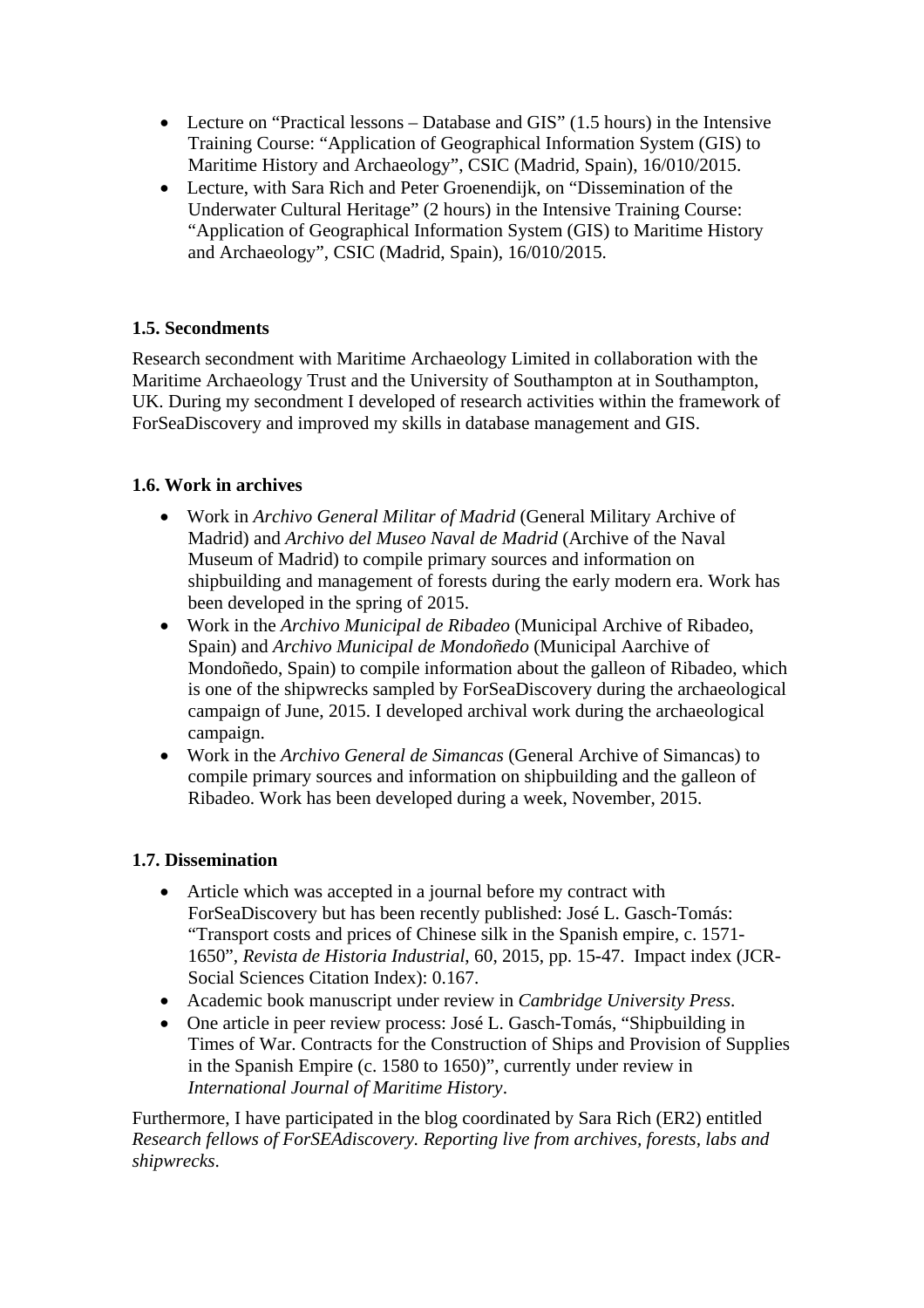#### **2. Goals to achieve during the second year**

During the second year of my contract, I will focus my work more on the management of the ForSeaDiscovery database and my research line than on the participation on conferences.

#### **1.1. Major accomplishments**

The major goal to be achieved during the second year is to complete the model of the database and to enter most data produced by fellows in it. By doing this, I expect to achieve one of the main goals of my work, which is to model and work with a database and historical GIS of ForSEAdiscovery project which might be useful for future research. Furthermore, I expect to consolidate my research line on shipbuilding and ecology opened last year by compiling more archival sources and publishing one or several articles on this issue.

### **1.2. Training**

I will participate in forthcoming intensive courses on wood anatomy (9 to 11 Dember, 2015) and nautical archaeology (May 2016). Moreover, I also plan to attend one or several courses at the University of Groningen during another research secondment (see below).

### **1.3. Conferences**

I plan to participate in one conference, IKUWA (Australia), in 2016. I will send a proposal of paper before the deadline of the call (February, 2016). However, I do not rule out the possibility of participating in other conferences which might be of interest for my work in ForSeaDiscovery and career.

#### **1.4. Secondments**

I plan to have a secondment at the University of Groningen in February and March, 2016. In Groningen, I will continue my work on the ForSeaDiscovery database while also attending one or several courses on database management software or on any other software related to Digital Humanities; work the Sound Toll Register online (STR); make use of the library, especially to consult works on the economic history of northern Europe which are not so easily accessible in Spain; and participate in the academic life at the the Faculty of Arts of the University of Groningen by attending seminars, workshops, conferences, and whatever university event which might be of interest.

#### **1.5. Work in archives**

I plan to continue work on compilation of primary sources and information on shipbuilding and the Galleon of Ribadeo in the *Archivo General de Simancas* (General Archive of Simancas).